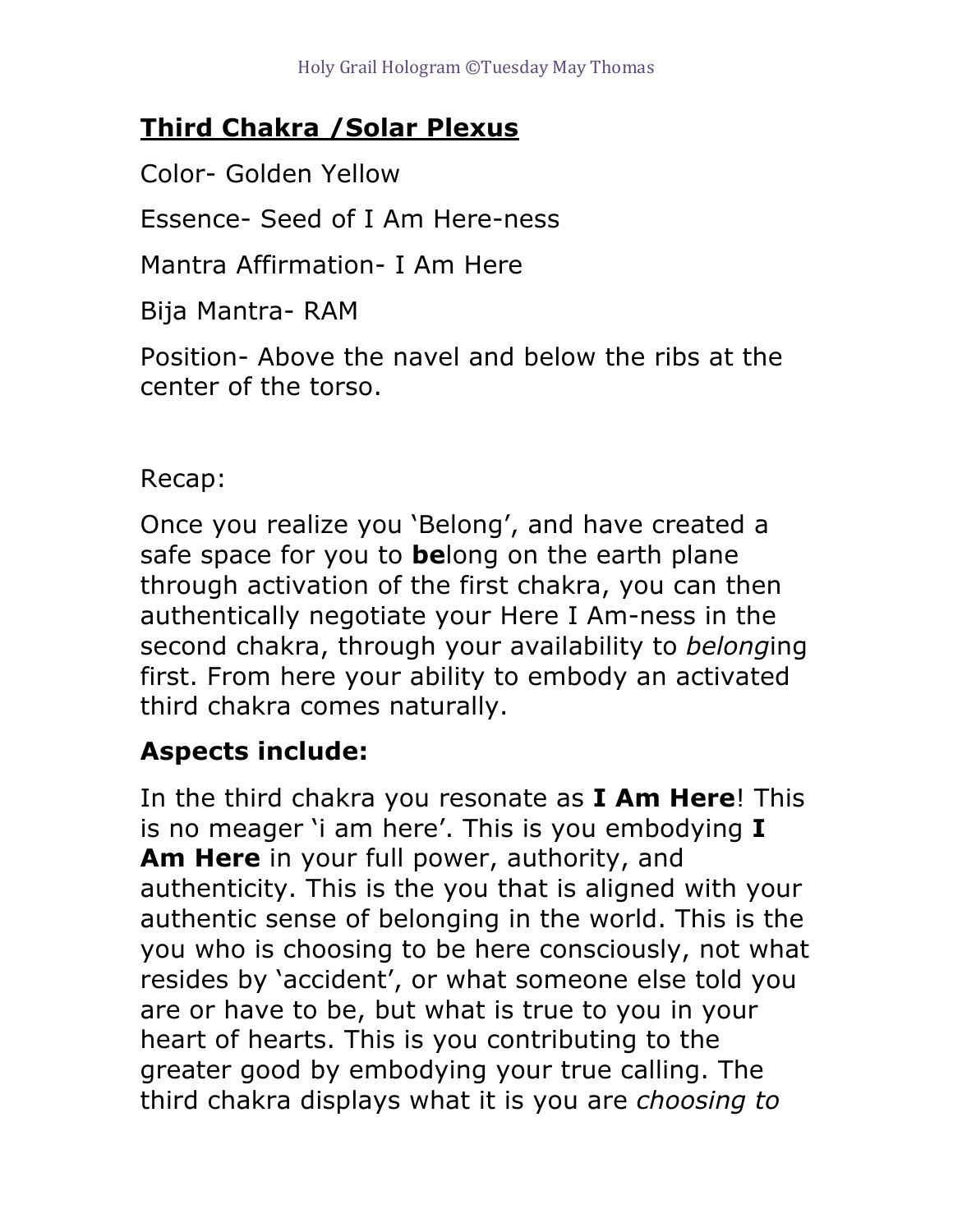*be consciously,* not what you are choosing to be *unconsciously*.

This chakra speaks to what is true in your heart of hearts. This chakra invites you to keep peeling and peeling down through the layers so you can get down into the real true basic authentic seeds of Self.

## **Considerations:**

Are you allowing your honest I Am Here a voice, a body, a spirit to move and be seen in by your Self and others? Some of you will know deep down what the honest answer is. Others may need help or time to feel into this one. Do you allow others to shine in their I Am Here-ness? Or do you find your self being critical?

Do you even know how to tell if your I Am Here is, well- Here?! Consider a few examples to find out. Is where you find your current I Am Here, an accident? For example: You apply for the job of your dreams but another other job comes along first so you take it. Truth is, you really didn't want this job at all. You took it out of fear you wouldn't get the job you really wanted.

Or is your I Am Here portraying what someone else told you- you are? IE: I don't know why I'm working at the hardware store. I hate nails and saws. I just took the job because I needed a job and my friend said I would be good at it. Or: My roommate told me I am more organized when I am on ritalin than off of it, so I'm gonna stay on it. Who is really making the decision here?